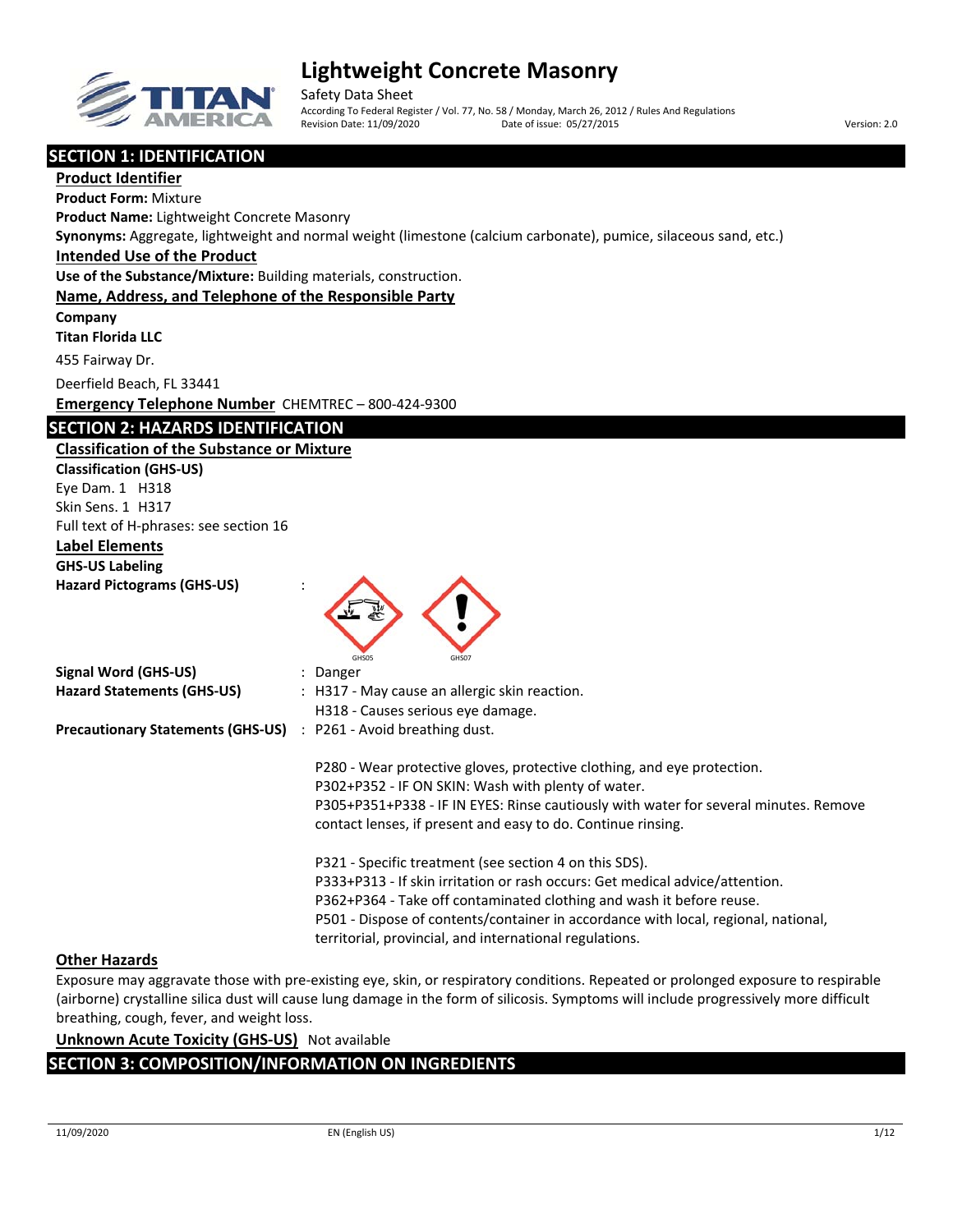Safety Data Sheet

According To Federal Register / Vol. 77, No. 58 / Monday, March 26, 2012 / Rules And Regulations

### **Mixture**

| <b>Name</b>                                  | <b>Product Identifier</b> | % (w/w)   |
|----------------------------------------------|---------------------------|-----------|
| Limestone                                    | (CAS No) 1317-65-3        | $0 - 50$  |
| Expanded Shale, lightweight aggregate        | (CAS No) 68513-92-8       | $0 - 50$  |
| Silica, amorphous                            | (CAS No) 7631-86-9        | $35 - 42$ |
| Aluminum oxide                               | (CAS No) 1344-28-1        | $6 - 14$  |
| Cement, portland, chemicals                  | (CAS No) 65997-15-1       | $0 - 5$   |
| Iron oxide (Fe <sub>2</sub> O <sub>3</sub> ) | (CAS No) 1309-37-1        | $\leq$ 3  |
| Magnesium oxide (MgO)                        | (CAS No) 1309-48-4        | < 1.2     |
| Quartz                                       | (CAS No) 14808-60-7       | > 0.4     |

Full text of H‐phrases: see section 16

\*The specific chemical identity and/or exact percentage of composition have been withheld as a trade secret within the meaning of the OSHA Hazard Communication Standard [29 CFR 1910.1200].

\*\*A range of concentration as prescribed by Controlled Products Regulations has been used where necessary, due to varying composition.

\*\*\*More than one of the ranges of concentration prescribed by Controlled Products Regulations has been used where necessary, due to varying composition.

\*\*\*\*Chemical admixtures may be present in ranges of less than 1%.

### **SECTION 4: FIRST AID MEASURES**

#### **Description of First Aid Measures**

**General:** Never give anything by mouth to an unconscious person. The following applies to the product if it is cut, sanded or altered in such a way that excessive and/or significant particulates and/or dusts may be generated:

**Inhalation:** Remove to fresh air and keep at rest in a position comfortable for breathing. Obtain medical attention if breathing difficulty persists.

**Skin Contact:** Rinse immediately with plenty of water. Obtain medical attention if irritation develops or persists.

**Eye Contact:** Rinse cautiously with water for several minutes. Remove contact lenses, if present and easy to do. Continue rinsing for at least 60 minutes. Seek medical attention if irritation persists or later develops.

**Ingestion:** Do not induce vomiting. Rinse mouth. Seek medical attention if any problems arise.

#### **Most Important Symptoms and Effects Both Acute and Delayed**

**General:** The following applies to the product if it is cut, sanded or altered in such a way that excessive and/or significant particulates and/or dusts may be generated: Causes serious eye damage. May cause an allergic skin reaction.

**Inhalation:** Repeated exposure to respirable (airborne) crystalline silica dust will cause lung damage in the form of silicosis.

**Skin Contact:** May cause an allergic skin reaction. Repeated or prolonged skin contact may cause irritation.

**Eye Contact:** Causes serious eye damage. Symptoms may include: Redness. Pain. Blurred vision. Severe burns.

**Ingestion:** Ingestion is likely to be harmful or have adverse effects.

**Chronic Symptoms:** Repeated or prolonged exposure to respirable (airborne) crystalline silica dust will cause lung damage in the form of silicosis. Symptoms will include progressively more difficult breathing, cough, fever, and weight loss.

#### **Indication of Any Immediate Medical Attention and Special Treatment Needed**

If you feel unwell, seek medical advice (show the label where possible).

#### **SECTION 5: FIRE‐FIGHTING MEASURES**

#### **Extinguishing Media**

**Suitable Extinguishing Media:** Use extinguishing media appropriate for surrounding fire.

**Unsuitable Extinguishing Media:** No fire hazard present for this material.

#### **Special Hazards Arising From the Substance or Mixture**

**Fire Hazard:** Not flammable.

**Explosion Hazard:** Product is not explosive.

**Reactivity:** Hazardous reactions will not occur under normal conditions.

#### **Advice for Firefighters**

**Precautionary Measures Fire:** No fire hazard present for this material.

**Firefighting Instructions:** No fire hazard present for this material.

**Protection During Firefighting:** Do not enter fire area without proper protective equipment, including respiratory protection.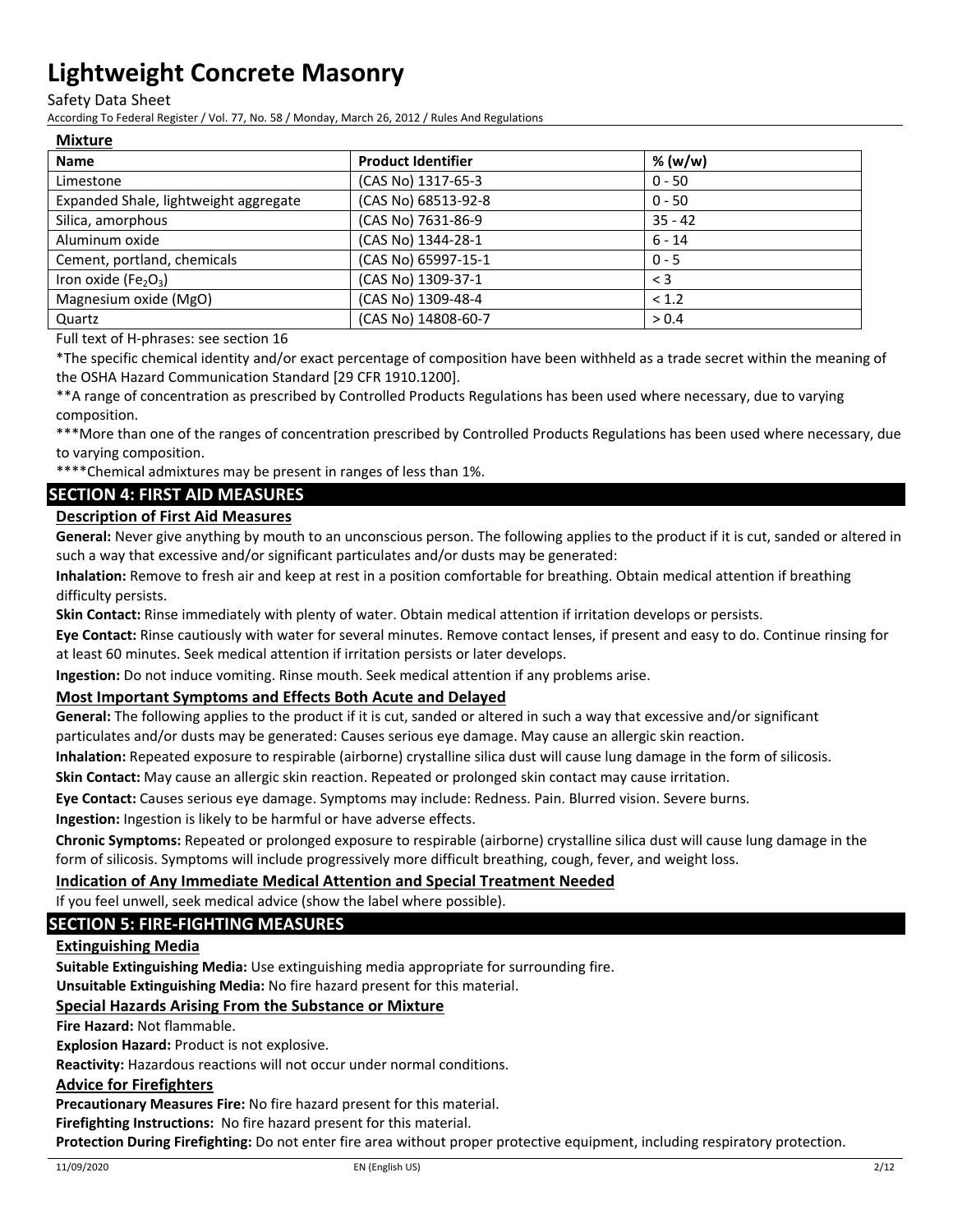Safety Data Sheet

According To Federal Register / Vol. 77, No. 58 / Monday, March 26, 2012 / Rules And Regulations

**Hazardous Combustion Products**: Oxides of calcium. Oxides of aluminum.

### **Reference to Other Sections**

Refer to section 9 for flammability properties.

### **SECTION 6: ACCIDENTAL RELEASE MEASURES**

#### **Personal Precautions, Protective Equipment and Emergency Procedures**

**General Measures:** The following applies to the product if it is cut, sanded or altered in such a way that excessive and/or significant particulates and/or dusts may be generated:

#### **For Non‐Emergency Personnel**

**Protective Equipment:** Use appropriate personal protection equipment (PPE).

**Emergency Procedures:** Evacuate unnecessary personnel. Silica‐containing respirable dust particles may be generated by crushing, cutting, grinding, or drilling Normal Weight Concrete Masonry products. Follow protective controls defined in Section 8 when handling these products. When cutting, grinding, crushing or drilling hardened concrete, use local exhaust or general dilution ventilation or other suppression methods to maintain dust levels below exposure limits.

#### **For Emergency Personnel**

**Protective Equipment:** Equip cleanup crew with proper protection.

**Emergency Procedures:** Ventilate area.

**Environmental Precautions** Not available

#### **Methods and Material for Containment and Cleaning Up**

**For Containment:** Contain and collect as any solid.

**Methods for Cleaning Up:** Utilize a dust suppressant when removing mechanically. Avoid generation of dust during clean‐up of spills.

#### **Reference to Other Sections**

See Heading 8. Exposure controls and personal protection. For further information refer to section 13.

### **SECTION 7: HANDLING AND STORAGE**

#### **Precautions for Safe Handling**

**Additional Hazards When Processed:** Do not breathe dust.

**Hygiene Measures:** Handle in accordance with good industrial hygiene and safety procedures. Wash hands and other exposed areas with mild soap and water before eating, drinking or smoking and when leaving work.

#### **Conditions for Safe Storage, Including Any Incompatibilities**

**Technical Measures:** Comply with applicable regulations. Good housekeeping is needed during storage, transfer, handling, and use of this material to avoid excessive dust accumulation.

**Storage Conditions:** Not available.

**Incompatible Materials:** Strong acids. Strong bases. Strong oxidizers.

#### **Specific End Use(s)**

Building materials, construction.

### **SECTION 8: EXPOSURE CONTROLS/PERSONAL PROTECTION**

#### **Control Parameters**

For substances listed in section 3 that are not listed here, there are no established Exposure limits from the manufacturer, supplier, importer, or the appropriate advisory agency including: ACGIH (TLV), NIOSH (REL), OSHA (PEL), Canadian provincial governments, or the Mexican government

| Limestone (1317-65-3)   |                                     |                                           |
|-------------------------|-------------------------------------|-------------------------------------------|
| <b>Mexico</b>           | OEL TWA (mg/m <sup>3</sup> )        | 10 mg/m <sup>3</sup>                      |
| <b>Mexico</b>           | OEL STEL (mg/m <sup>3</sup> )       | $20 \text{ mg/m}^3$                       |
| <b>USA OSHA</b>         | OSHA PEL (TWA) (mg/m <sup>3</sup> ) | 15 mg/m <sup>3</sup> (total dust)         |
|                         |                                     | 5 mg/m <sup>3</sup> (respirable fraction) |
| <b>USA NIOSH</b>        | NIOSH REL (TWA) $(mg/m3)$           | 10 mg/m <sup>3</sup> (total dust)         |
|                         |                                     | 5 mg/m <sup>3</sup> (respirable dust)     |
| <b>Alberta</b>          | OEL TWA (mg/m <sup>3</sup> )        | $10 \text{ mg/m}^3$                       |
| <b>British Columbia</b> | OEL STEL (mg/m <sup>3</sup> )       | $20 \text{ mg/m}^3$ (total dust)          |
| <b>British Columbia</b> | OEL TWA (mg/m <sup>3</sup> )        | 10 mg/m <sup>3</sup> (total dust)         |
|                         |                                     | 3 mg/m <sup>3</sup> (respirable fraction) |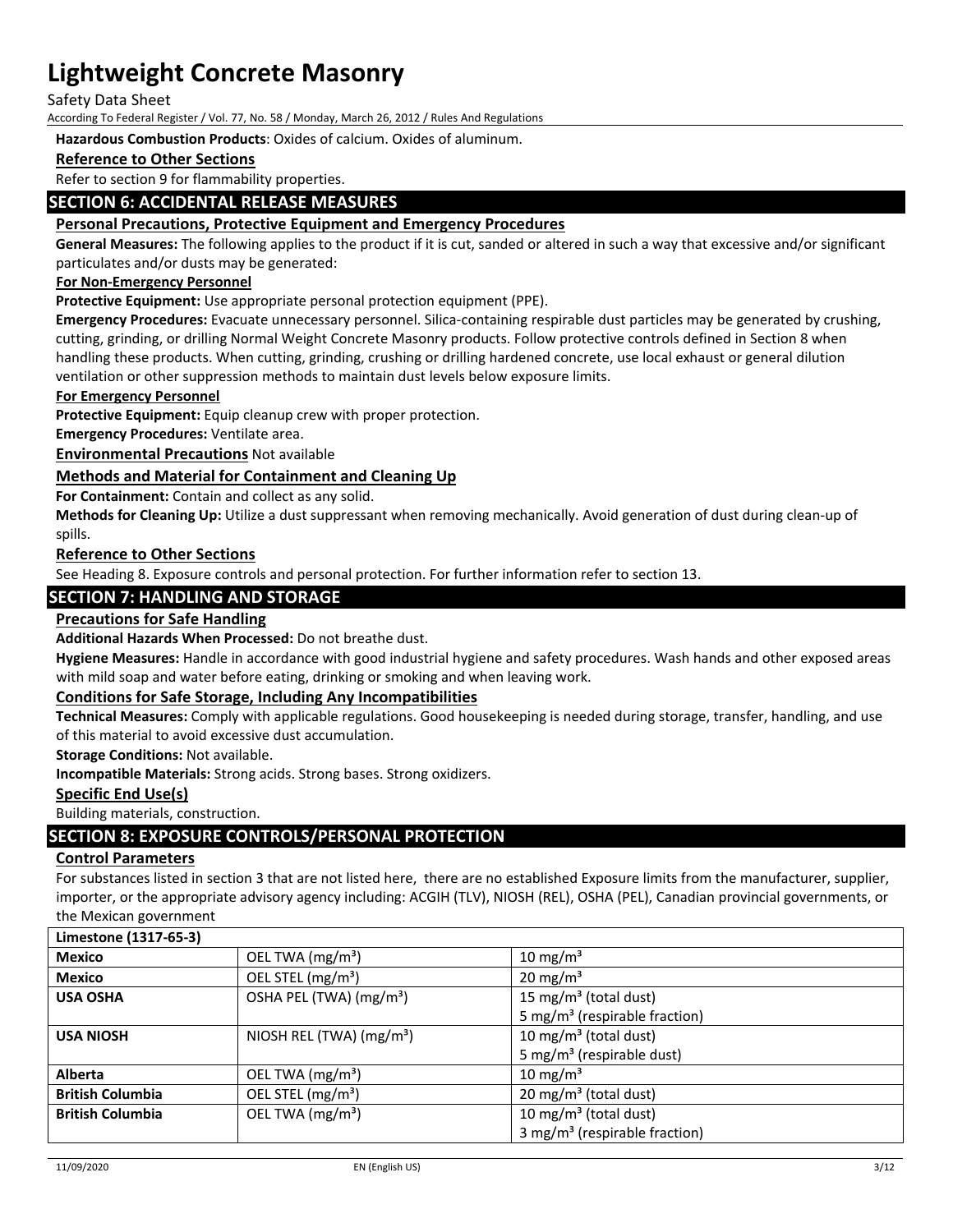Safety Data Sheet

According To Federal Register / Vol. 77, No. 58 / Monday, March 26, 2012 / Rules And Regulations

| <b>New Brunswick</b>               | OEL TWA (mg/m <sup>3</sup> )         | 10 mg/m <sup>3</sup> (particulate matter containing no Asbestos and<br><1% Crystalline silica) |
|------------------------------------|--------------------------------------|------------------------------------------------------------------------------------------------|
| <b>Nunavut</b>                     | OEL TWA (mg/m <sup>3</sup> )         | 5 mg/m <sup>3</sup> (respirable mass)                                                          |
|                                    |                                      | 10 mg/m <sup>3</sup> (total mass)                                                              |
| <b>Northwest Territories</b>       | OEL TWA (mg/m <sup>3</sup> )         | 5 mg/m <sup>3</sup> (respirable mass)<br>10 mg/m $3$ (total mass)                              |
| Québec                             | VEMP ( $mg/m3$ )                     | 10 mg/m <sup>3</sup> (Limestone, containing no Asbestos and <1%                                |
|                                    |                                      | Crystalline silica-total dust)                                                                 |
| Saskatchewan                       | OEL STEL (mg/m <sup>3</sup> )        | $20 \text{ mg/m}^3$                                                                            |
| Saskatchewan                       | OEL TWA (mg/m <sup>3</sup> )         | $10 \text{ mg/m}^3$                                                                            |
| Yukon                              | OEL STEL (mg/m <sup>3</sup> )        | $20 \text{ mg/m}^3$                                                                            |
| Yukon                              | OEL TWA (mg/m <sup>3</sup> )         | 30 mppcf                                                                                       |
|                                    |                                      | $10 \text{ mg/m}^3$                                                                            |
| Quartz (14808-60-7)                |                                      |                                                                                                |
| <b>Mexico</b>                      | OEL TWA (mg/m <sup>3</sup> )         | 0.1 mg/m <sup>3</sup> (respirable fraction)                                                    |
| <b>USA ACGIH</b>                   | ACGIH TWA (mg/m <sup>3</sup> )       | 0.025 mg/m <sup>3</sup> (respirable fraction)                                                  |
| <b>USA ACGIH</b>                   | <b>ACGIH chemical category</b>       | A2 - Suspected Human Carcinogen                                                                |
| <b>USA OSHA</b>                    | OSHA PEL (STEL) (mg/m <sup>3</sup> ) | 250 mppcf/%SiO <sub>2</sub> +5, 10mg/m <sup>3</sup> /%SiO <sub>2</sub> +2                      |
| <b>USA NIOSH</b>                   | NIOSH REL (TWA) (mg/m <sup>3</sup> ) | 0.05 mg/m <sup>3</sup> (respirable dust)                                                       |
| <b>USA IDLH</b>                    | US IDLH (mg/m <sup>3</sup> )         | 50 mg/m <sup>3</sup> (respirable dust)                                                         |
| <b>Alberta</b>                     | OEL TWA (mg/m <sup>3</sup> )         | 0.025 mg/m <sup>3</sup> (respirable particulate)                                               |
| <b>British Columbia</b>            | OEL TWA (mg/m <sup>3</sup> )         | $0.025$ mg/m <sup>3</sup> (respirable)                                                         |
| Manitoba                           | OEL TWA (mg/m <sup>3</sup> )         | 0.025 mg/m <sup>3</sup> (respirable fraction)                                                  |
| <b>New Brunswick</b>               | OEL TWA (mg/m <sup>3</sup> )         | 0.1 mg/m <sup>3</sup> (respirable fraction)                                                    |
| <b>Newfoundland &amp; Labrador</b> | OEL TWA (mg/m <sup>3</sup> )         | 0.025 mg/m <sup>3</sup> (respirable fraction)                                                  |
| <b>Nova Scotia</b>                 | OEL TWA (mg/m <sup>3</sup> )         | 0.025 mg/m <sup>3</sup> (respirable fraction)                                                  |
| <b>Nunavut</b>                     | OEL TWA (mg/m <sup>3</sup> )         | $0.1 \text{ mg/m}^3$ (respirable mass)<br>$0.3 \text{ mg/m}^3$ (total mass)                    |
| <b>Northwest Territories</b>       | OEL TWA (mg/m <sup>3</sup> )         | $0.1 \text{ mg/m}^3$ (respirable mass)                                                         |
|                                    |                                      | 0.3 mg/m <sup>3</sup> (total mass)                                                             |
| <b>Ontario</b>                     | OEL TWA (mg/m <sup>3</sup> )         | 0.10 mg/m <sup>3</sup> (designated substances regulation-respirable)                           |
| <b>Prince Edward Island</b>        | OEL TWA (mg/m <sup>3</sup> )         | 0.025 mg/m <sup>3</sup> (respirable fraction)                                                  |
| Québec                             | VEMP (mg/m <sup>3</sup> )            | 0.1 mg/m <sup>3</sup> (respirable dust)                                                        |
| Saskatchewan                       | OEL TWA (mg/m <sup>3</sup> )         | 0.05 mg/m <sup>3</sup> (respirable fraction)                                                   |
| Yukon                              | OEL TWA (mg/m <sup>3</sup> )         | 300 particle/mL                                                                                |
| Silica, amorphous (7631-86-9)      |                                      |                                                                                                |
| <b>USA OSHA</b>                    | OSHA PEL (TWA) (mg/m <sup>3</sup> )  | 6 mg/m $3$                                                                                     |
| <b>USA OSHA</b>                    | OSHA PEL (TWA) (ppm)                 | 20 mppcf (80mg/m <sup>3</sup> /%SiO <sub>2</sub> )                                             |
| <b>USA NIOSH</b>                   | NIOSH REL (TWA) (mg/m <sup>3</sup> ) | 6 mg/m <sup>3</sup>                                                                            |
| <b>USA IDLH</b>                    | US IDLH $(mg/m3)$                    | 3000 mg/m <sup>3</sup>                                                                         |
| Nunavut                            | OEL TWA (mg/m <sup>3</sup> )         | 2 mg/m <sup>3</sup> (respirable mass)                                                          |
|                                    |                                      | 5 mg/m <sup>3</sup> (total mass)                                                               |
|                                    |                                      | 0.05 mg/m <sup>3</sup> (regulated under Silica flour-respirable mass)                          |
|                                    |                                      | 0.15 mg/m <sup>3</sup> (regulated under Silica flour, total mass)                              |
| <b>Northwest Territories</b>       | OEL TWA (mg/m <sup>3</sup> )         | $2$ mg/m <sup>3</sup> (respirable mass)                                                        |
|                                    |                                      | 5 mg/m <sup>3</sup> (total mass)                                                               |
|                                    |                                      | 0.05 mg/m <sup>3</sup> (regulated under Silica flour-respirable mass)                          |
|                                    |                                      | 0.15 mg/m <sup>3</sup> (total mass, regulated under Silica flour)                              |
| Yukon                              | OEL TWA (mg/m <sup>3</sup> )         | 300 particle/mL (as measured by Konimeter                                                      |
|                                    |                                      | instrumentation)<br>20 mppcf (as measured by Impinger instrumentation)                         |
|                                    |                                      |                                                                                                |
|                                    |                                      | $2 \text{ mg/m}^3$ (respirable mass)                                                           |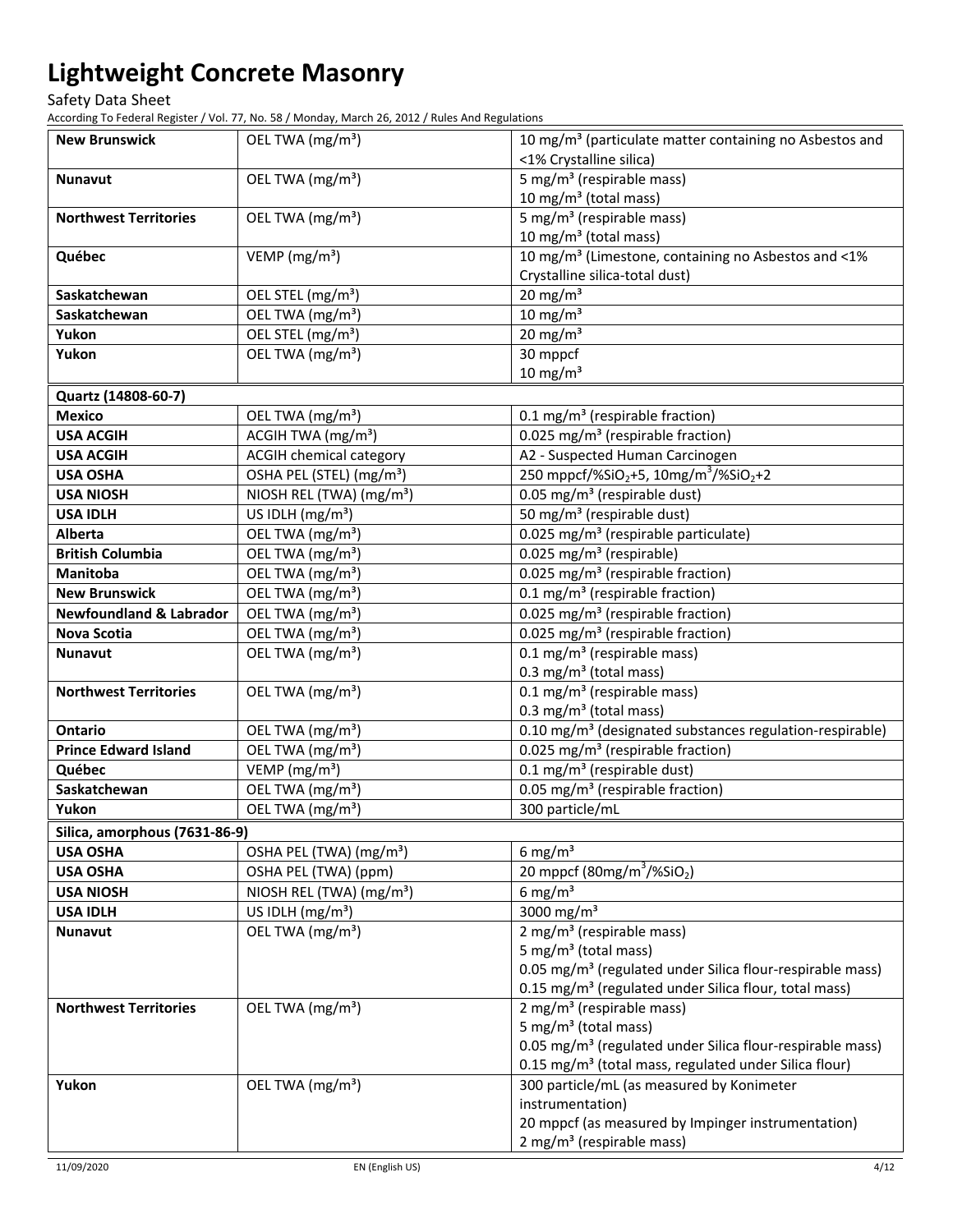Safety Data Sheet

According To Federal Register / Vol. 77, No. 58 / Monday, March 26, 2012 / Rules And Regulations

| Aluminum oxide (1344-28-1)               |                                      |                                                                                |
|------------------------------------------|--------------------------------------|--------------------------------------------------------------------------------|
| <b>Mexico</b>                            | OEL TWA (mg/m <sup>3</sup> )         | $10 \text{ mg/m}^3$                                                            |
| <b>USA ACGIH</b>                         | ACGIH TWA (mg/m <sup>3</sup> )       | $10 \text{ mg/m}^3$                                                            |
| <b>USA OSHA</b>                          | OSHA PEL (TWA) (mg/m <sup>3</sup> )  | 15 mg/m <sup>3</sup> (total dust)                                              |
|                                          |                                      | 5 mg/m <sup>3</sup> (respirable fraction)                                      |
| Alberta                                  | OEL TWA (mg/m <sup>3</sup> )         | $10 \text{ mg/m}^3$                                                            |
| <b>New Brunswick</b>                     | OEL TWA (mg/m <sup>3</sup> )         | 10 mg/m <sup>3</sup> (particulate matter containing no Asbestos and            |
|                                          |                                      | <1% Crystalline silica)                                                        |
| <b>Nunavut</b>                           | OEL STEL (mg/m <sup>3</sup> )        | $20$ mg/m <sup>3</sup>                                                         |
| <b>Nunavut</b>                           | OEL TWA (mg/m <sup>3</sup> )         | $10 \text{ mg/m}^3$                                                            |
|                                          |                                      | 5 mg/m <sup>3</sup> (respirable mass)                                          |
|                                          |                                      | 10 mg/m $3$ (total mass)                                                       |
| <b>Northwest Territories</b>             | OEL STEL (mg/m <sup>3</sup> )        | 20 mg/m $3$                                                                    |
| <b>Northwest Territories</b>             | OEL TWA (mg/m <sup>3</sup> )         | $10 \text{ mg/m}^3$                                                            |
|                                          |                                      | 5 mg/m <sup>3</sup> (respirable mass)                                          |
|                                          |                                      | 10 mg/m <sup>3</sup> (total mass)                                              |
| Québec                                   | VEMP ( $mg/m3$ )                     | 10 mg/m <sup>3</sup> (containing no Asbestos and <1% Crystalline               |
|                                          |                                      | silica-total dust)                                                             |
| Saskatchewan                             | OEL STEL (mg/m <sup>3</sup> )        | $20 \text{ mg/m}^3$                                                            |
| Saskatchewan                             | OEL TWA (mg/m <sup>3</sup> )         | $10 \text{ mg/m}^3$                                                            |
| Yukon                                    | OEL STEL (mg/m <sup>3</sup> )        | 20 mg/m <sup>3</sup> (Al2O3)                                                   |
| Yukon                                    | OEL TWA (mg/m <sup>3</sup> )         | 30 mppcf (Al2O3)                                                               |
|                                          |                                      | 10 mg/m <sup>3</sup> (Al2O3)                                                   |
| Cement, portland, chemicals (65997-15-1) |                                      |                                                                                |
| <b>Mexico</b>                            | OEL TWA (mg/m <sup>3</sup> )         | $10 \text{ mg/m}^3$                                                            |
| <b>Mexico</b>                            | OEL STEL (mg/m <sup>3</sup> )        | $20 \text{ mg/m}^3$                                                            |
| <b>USA ACGIH</b>                         | ACGIH TWA (mg/m <sup>3</sup> )       | 1 mg/m <sup>3</sup> (particulate matter containing no asbestos and             |
|                                          |                                      | <1% crystalline silica, respirable fraction)                                   |
| <b>USA ACGIH</b>                         | <b>ACGIH chemical category</b>       | Not Classifiable as a Human Carcinogen                                         |
| <b>USA OSHA</b>                          | OSHA PEL (TWA) (mg/m <sup>3</sup> )  | 15 mg/m <sup>3</sup> (total dust)                                              |
| <b>USA NIOSH</b>                         | NIOSH REL (TWA) (mg/m <sup>3</sup> ) | 5 mg/m <sup>3</sup> (respirable fraction)<br>10 mg/m <sup>3</sup> (total dust) |
|                                          |                                      | 5 mg/m <sup>3</sup> (respirable dust)                                          |
| <b>USA IDLH</b>                          | US IDLH (mg/m <sup>3</sup> )         | 5000 mg/m <sup>3</sup>                                                         |
| Alberta                                  | OEL TWA (mg/m <sup>3</sup> )         | $10 \text{ mg/m}^3$                                                            |
| <b>British Columbia</b>                  | OEL TWA (mg/m <sup>3</sup> )         | 10 mg/m <sup>3</sup> (total particulate matter containing no Asbestos          |
|                                          |                                      | and <1% Crystalline silica-total particulate)                                  |
|                                          |                                      | 3 mg/m <sup>3</sup> (particulate matter containing no Asbestos and             |
|                                          |                                      | <1% Crystalline silica-respirable particulate)                                 |
| Manitoba                                 | OEL TWA (mg/m <sup>3</sup> )         | 1 mg/m <sup>3</sup> (particulate matter containing no Asbestos and             |
|                                          |                                      | <1% Crystalline silica-respirable fraction)                                    |
| <b>New Brunswick</b>                     | OEL TWA (mg/m <sup>3</sup> )         | 10 mg/m <sup>3</sup> (particulate matter containing no Asbestos and            |
|                                          |                                      | <1% Crystalline silica)                                                        |
| <b>Newfoundland &amp; Labrador</b>       | OEL TWA (mg/m <sup>3</sup> )         | 1 mg/m <sup>3</sup> (particulate matter containing no Asbestos and             |
|                                          |                                      | <1% Crystalline silica-respirable fraction)                                    |
| <b>Nova Scotia</b>                       | OEL TWA (mg/m <sup>3</sup> )         | 1 mg/m <sup>3</sup> (particulate matter containing no Asbestos and             |
|                                          |                                      | <1% Crystalline silica-respirable fraction)                                    |
| <b>Nunavut</b>                           | OEL TWA (mg/m <sup>3</sup> )         | 5 mg/m <sup>3</sup> (respirable mass)                                          |
|                                          |                                      | 10 mg/m $3$ (total mass)                                                       |
| <b>Northwest Territories</b>             | OEL TWA (mg/m <sup>3</sup> )         | 5 mg/m <sup>3</sup> (respirable mass)                                          |
|                                          |                                      | 10 mg/m <sup>3</sup> (total mass)                                              |
|                                          | OEL TWA (mg/m <sup>3</sup> )         | 1 mg/m <sup>3</sup> (containing no Asbestos and <1% Crystalline                |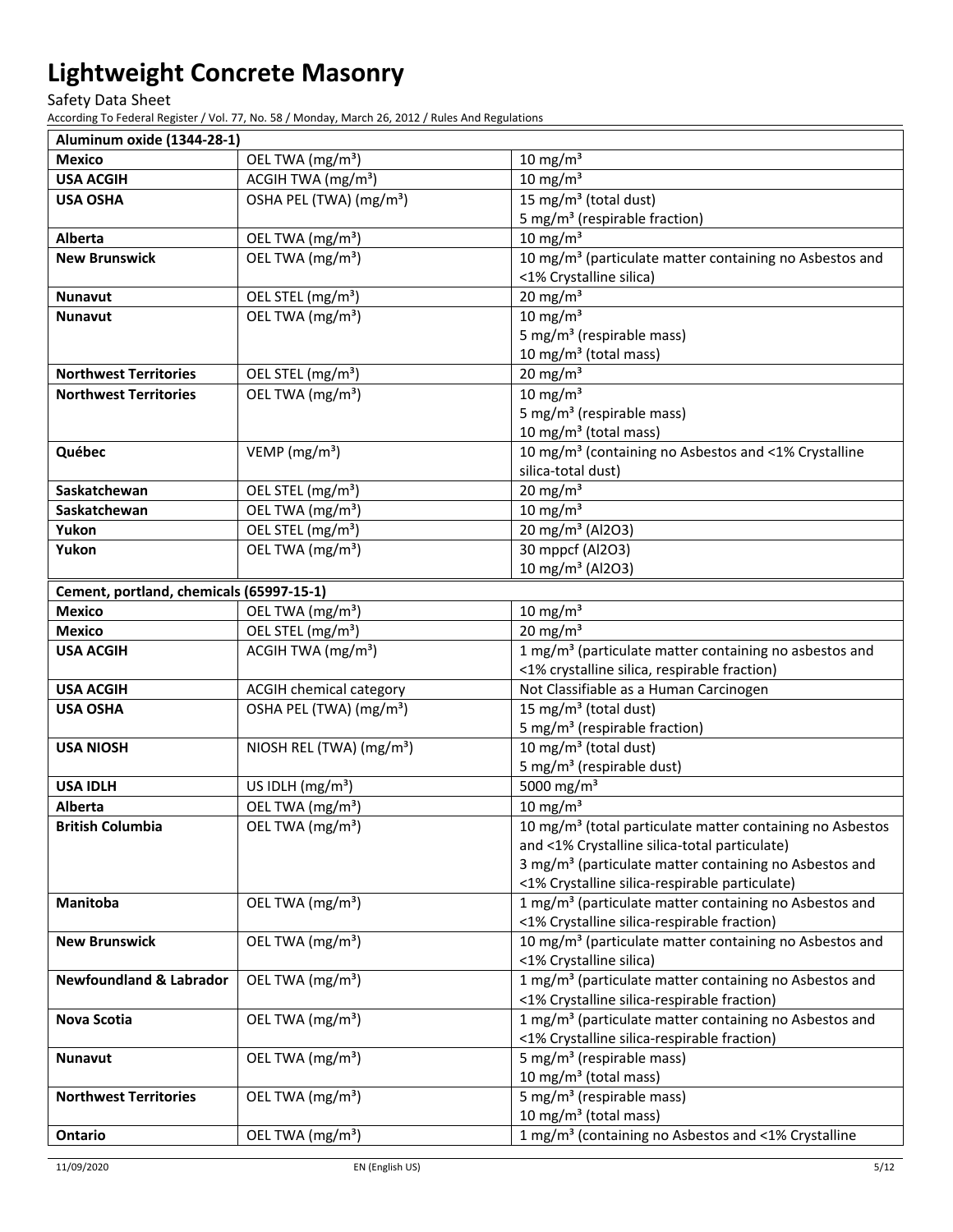Safety Data Sheet

According To Federal Register / Vol. 77, No. 58 / Monday, March 26, 2012 / Rules And Regulations

|                                    |                                      | silica-respirable)                                                    |
|------------------------------------|--------------------------------------|-----------------------------------------------------------------------|
| <b>Prince Edward Island</b>        | OEL TWA (mg/m <sup>3</sup> )         | 1 mg/m <sup>3</sup> (particulate matter containing no Asbestos and    |
|                                    |                                      | <1% Crystalline silica-respirable fraction)                           |
| Québec                             | VEMP ( $mg/m3$ )                     | 10 mg/m <sup>3</sup> (containing no Asbestos and <1% Crystalline      |
|                                    |                                      | silica-total dust)                                                    |
|                                    |                                      | 5 mg/m <sup>3</sup> (containing no Asbestos and <1% Crystalline       |
|                                    |                                      | silica-respirable dust)                                               |
| Saskatchewan                       | OEL STEL (mg/m <sup>3</sup> )        | $20 \text{ mg/m}^3$                                                   |
| Saskatchewan                       | OEL TWA (mg/m <sup>3</sup> )         | $10 \text{ mg/m}^3$                                                   |
| Yukon                              | OEL STEL (mg/m <sup>3</sup> )        | $20 \text{ mg/m}^3$                                                   |
| Yukon                              | OEL TWA (mg/m <sup>3</sup> )         | 30 mppcf                                                              |
|                                    |                                      | $10 \text{ mg/m}^3$                                                   |
| Iron oxide (Fe2O3) (1309-37-1)     |                                      |                                                                       |
| <b>Mexico</b>                      | OEL TWA (mg/m <sup>3</sup> )         | 5 mg/ $m3$                                                            |
| <b>Mexico</b>                      | OEL STEL (mg/m <sup>3</sup> )        | $10 \text{ mg/m}^3$                                                   |
| <b>USA ACGIH</b>                   | ACGIH TWA (mg/m <sup>3</sup> )       | 5 mg/m <sup>3</sup> (respirable fraction)                             |
| <b>USA ACGIH</b>                   | <b>ACGIH chemical category</b>       | Not Classifiable as a Human Carcinogen                                |
| <b>USA OSHA</b>                    | OSHA PEL (TWA) (mg/m <sup>3</sup> )  | 10 mg/m $3$ (fume)                                                    |
|                                    |                                      | 15 mg/m <sup>3</sup> (total dust)                                     |
|                                    |                                      | 5 mg/m <sup>3</sup> (respirable fraction)                             |
| <b>USA NIOSH</b>                   | NIOSH REL (TWA) (mg/m <sup>3</sup> ) | 5 mg/m <sup>3</sup> (dust and fume)                                   |
| <b>USA IDLH</b>                    | US IDLH (mg/m <sup>3</sup> )         | 2500 mg/m <sup>3</sup> (dust and fume)                                |
| Alberta                            | OEL TWA (mg/m <sup>3</sup> )         | 5 mg/m <sup>3</sup> (respirable)                                      |
| <b>British Columbia</b>            | OEL STEL (mg/m <sup>3</sup> )        | $10$ mg/m <sup>3</sup> (fume)                                         |
| <b>British Columbia</b>            | OEL TWA (mg/m <sup>3</sup> )         | 10 mg/m <sup>3</sup> (total particulate matter containing no Asbestos |
|                                    |                                      | and <1% Crystalline silica-total particulate)                         |
|                                    |                                      | 3 mg/m <sup>3</sup> (particulate matter containing no Asbestos and    |
|                                    |                                      | <1% Crystalline silica-respirable particulate)                        |
|                                    |                                      | 5 mg/m <sup>3</sup> (dust and fume)                                   |
| Manitoba                           | OEL TWA (mg/m <sup>3</sup> )         | 5 mg/m <sup>3</sup> (respirable fraction)                             |
| <b>New Brunswick</b>               | OEL TWA (mg/m <sup>3</sup> )         | 5 mg/m <sup>3</sup> (particulate matter containing no Asbestos and    |
|                                    |                                      | <1% Crystalline silica, dust and fume)                                |
|                                    |                                      | 10 mg/m <sup>3</sup> (regulated under Rouge-particulate matter        |
|                                    |                                      | containing no Asbestos and <1% Crystalline silica)                    |
| <b>Newfoundland &amp; Labrador</b> | OEL TWA (mg/m <sup>3</sup> )         | 5 mg/m <sup>3</sup> (respirable fraction)                             |
| Nova Scotia                        | OEL TWA (mg/m <sup>3</sup> )         | 5 mg/m <sup>3</sup> (respirable fraction)                             |
| <b>Nunavut</b>                     | OEL TWA (mg/m <sup>3</sup> )         | 5 mg/m <sup>3</sup> (respirable mass)                                 |
|                                    |                                      | 10 mg/m $3$ (total mass)                                              |
| <b>Northwest Territories</b>       | OEL TWA (mg/m <sup>3</sup> )         | 5 mg/m <sup>3</sup> (respirable mass)                                 |
|                                    |                                      | 10 mg/m <sup>3</sup> (total mass)                                     |
| Ontario                            | OEL TWA (mg/m <sup>3</sup> )         | 5 mg/m <sup>3</sup> (respirable)                                      |
| <b>Prince Edward Island</b>        | OEL TWA (mg/m <sup>3</sup> )         | 5 mg/m <sup>3</sup> (respirable fraction)                             |
| Québec                             | VEMP ( $mg/m3$ )                     | 5 mg/m <sup>3</sup> (dust and fume)                                   |
|                                    |                                      | 10 mg/m <sup>3</sup> (containing no Asbestos and <1% Crystalline      |
|                                    |                                      | silica, regulated under Rouge-total dust)                             |
| Saskatchewan                       | OEL STEL (mg/m <sup>3</sup> )        | 10 mg/m <sup>3</sup> (dust and fume)                                  |
|                                    |                                      | 20 mg/m <sup>3</sup> (regulated under Rouge)                          |
| Saskatchewan                       | OEL TWA (mg/m <sup>3</sup> )         | 5 mg/m <sup>3</sup> (dust and fume)                                   |
|                                    |                                      | 10 mg/m <sup>3</sup> (regulated under Rouge)                          |
| Yukon                              | OEL STEL (mg/m <sup>3</sup> )        | 10 mg/m <sup>3</sup> (fume)                                           |
|                                    |                                      | 20 mg/m <sup>3</sup> (regulated under Rouge)                          |
| Yukon                              | OEL TWA (mg/m <sup>3</sup> )         | 5 mg/m <sup>3</sup> (fume)                                            |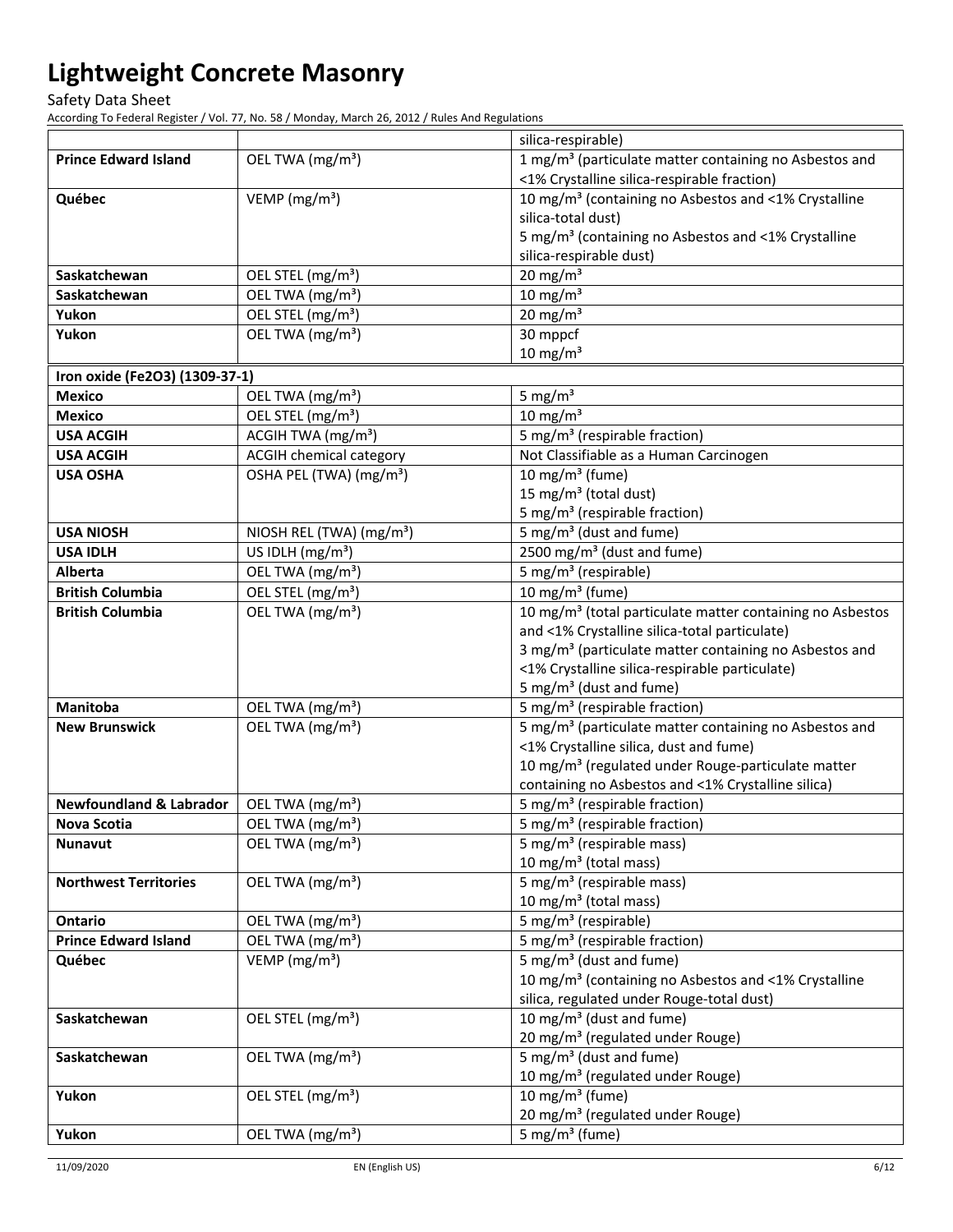Safety Data Sheet

According To Federal Register / Vol. 77, No. 58 / Monday, March 26, 2012 / Rules And Regulations

|                                    |                                     | 30 mppcf (regulated under Rouge)                |
|------------------------------------|-------------------------------------|-------------------------------------------------|
|                                    |                                     | 10 mg/m <sup>3</sup> (regulated under Rouge)    |
| Magnesium oxide (MgO) (1309-48-4)  |                                     |                                                 |
| <b>Mexico</b>                      | OEL TWA (mg/m <sup>3</sup> )        | 10 mg/m $3$ (fume)                              |
| <b>USA ACGIH</b>                   | ACGIH TWA (mg/m <sup>3</sup> )      | 10 mg/m <sup>3</sup> (inhalable fraction)       |
| <b>USA ACGIH</b>                   | <b>ACGIH chemical category</b>      | Not Classifiable as a Human Carcinogen          |
| <b>USA OSHA</b>                    | OSHA PEL (TWA) (mg/m <sup>3</sup> ) | 15 mg/m <sup>3</sup> (fume, total particulate)  |
| <b>USA IDLH</b>                    | US IDLH $(mg/m3)$                   | 750 mg/m <sup>3</sup> (fume)                    |
| Alberta                            | OEL TWA (mg/m <sup>3</sup> )        | 10 mg/m $3$ (fume)                              |
| <b>British Columbia</b>            | OEL STEL (mg/m <sup>3</sup> )       | 10 mg/m <sup>3</sup> (respirable dust and fume) |
| <b>British Columbia</b>            | OEL TWA (mg/m <sup>3</sup> )        | 10 mg/m <sup>3</sup> (fume, inhalable)          |
|                                    |                                     | 3 mg/m <sup>3</sup> (respirable dust and fume)  |
| <b>Manitoba</b>                    | OEL TWA (mg/m <sup>3</sup> )        | 10 mg/m <sup>3</sup> (inhalable fraction)       |
| <b>New Brunswick</b>               | OEL TWA (mg/m <sup>3</sup> )        | 10 mg/m $3$ (fume)                              |
| <b>Newfoundland &amp; Labrador</b> | OEL TWA (mg/m <sup>3</sup> )        | 10 mg/m <sup>3</sup> (inhalable fraction)       |
| <b>Nova Scotia</b>                 | OEL TWA (mg/m <sup>3</sup> )        | 10 mg/m <sup>3</sup> (inhalable fraction)       |
| <b>Nunavut</b>                     | OEL STEL (mg/m <sup>3</sup> )       | $20 \text{ mg/m}^3$ (fume)                      |
| <b>Nunavut</b>                     | OEL TWA (mg/m <sup>3</sup> )        | 10 mg/m $3$ (fume)                              |
| <b>Northwest Territories</b>       | OEL STEL (mg/m <sup>3</sup> )       | $20 \text{ mg/m}^3$ (fume)                      |
| <b>Northwest Territories</b>       | OEL TWA (mg/m <sup>3</sup> )        | 10 mg/m $3$ (fume)                              |
| Ontario                            | OEL TWA (mg/m <sup>3</sup> )        | 10 mg/m <sup>3</sup> (inhalable)                |
| <b>Prince Edward Island</b>        | OEL TWA (mg/m <sup>3</sup> )        | 10 mg/m <sup>3</sup> (inhalable fraction)       |
| Québec                             | VEMP ( $mg/m3$ )                    | 10 mg/m $3$ (fume)                              |
| Saskatchewan                       | OEL STEL (mg/m <sup>3</sup> )       | 20 mg/m <sup>3</sup> (inhalable fraction)       |
| Saskatchewan                       | OEL TWA (mg/m <sup>3</sup> )        | 10 mg/m <sup>3</sup> (inhalable fraction)       |
| Yukon                              | OEL STEL (mg/m <sup>3</sup> )       | 10 mg/m $3$ (fume)                              |
| Yukon                              | OEL TWA (mg/m <sup>3</sup> )        | 10 mg/m $3$ (fume)                              |
|                                    |                                     |                                                 |

### **Exposure Controls**

**Appropriate Engineering Controls:** Ensure adequate ventilation, especially in confined areas. Clean water should be available in the immediate vicinity of any potential exposure. Ensure all national/local regulations are observed.

**Personal Protective Equipment:** Protective goggles or safety glasses. Gloves. Protective clothing. Dust formation: dust mask or Respirator (See Below).



**Materials for Protective Clothing:** Wear suitable materials and fabrics.

**Hand Protection:** Wear protective gloves.

**Eye Protection:** Goggles or safety glasses.

**Skin and Body Protection:** Wear suitable protective clothing.

 respirator complying with an approved standard (NIOSH/MSHA), if a risk assessment indicates this is necessary.Respirator **Respiratory Protection:** Use NIOSH‐approved dust mask or NIOSH-approved dust mask or properly fitted, particulate filter selection must be based on known or anticipated exposure levels, the hazards of theproduct, and assigned protection factor of the selected respirator.

**Environmental Exposure Controls:** Do not allow the product to be released into the environment.

| <b>SECTION 9: PHYSICAL AND CHEMICAL PROPERTIES</b>           |                 |                 |      |
|--------------------------------------------------------------|-----------------|-----------------|------|
| <b>Information on Basic Physical and Chemical Properties</b> |                 |                 |      |
| <b>Physical State</b>                                        |                 | Solid           |      |
| Appearance                                                   |                 | Not available   |      |
| Odor                                                         |                 | <b>Odorless</b> |      |
| <b>Odor Threshold</b>                                        |                 | Not available   |      |
| рH                                                           |                 | Not available   |      |
| <b>Evaporation Rate</b>                                      |                 | Not available   |      |
| 11/09/2020                                                   | EN (English US) |                 | 7/12 |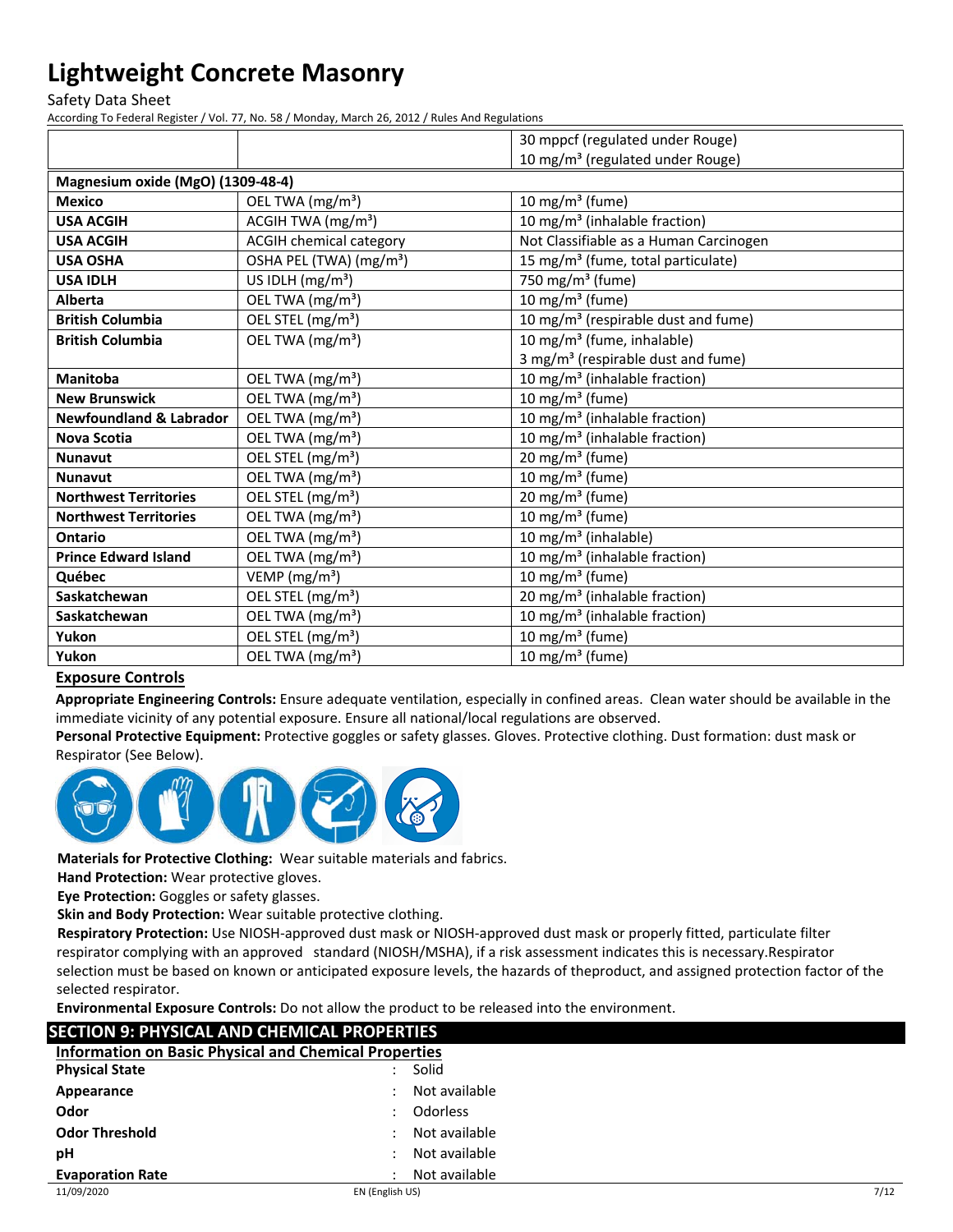Safety Data Sheet

According To Federal Register / Vol. 77, No. 58 / Monday, March 26, 2012 / Rules And Regulations

| <b>Melting Point</b>                                     | $\ddot{\phantom{0}}$ | Not available                                                         |
|----------------------------------------------------------|----------------------|-----------------------------------------------------------------------|
| <b>Freezing Point</b>                                    |                      | Not available                                                         |
| <b>Boiling Point</b>                                     |                      | Not available                                                         |
| <b>Flash Point</b>                                       |                      | Not available                                                         |
| <b>Auto-ignition Temperature</b>                         |                      | Not available                                                         |
| <b>Decomposition Temperature</b>                         |                      | Not available                                                         |
| Flammability (solid, gas)                                |                      | Not available                                                         |
| <b>Lower Flammable Limit</b>                             |                      | Not available                                                         |
| Upper Flammable Limit                                    |                      | Not available                                                         |
| <b>Vapor Pressure</b>                                    |                      | Not available                                                         |
| <b>Relative Vapor Density at 20 °C</b>                   |                      | Not available                                                         |
| <b>Relative Density</b>                                  |                      | Not available                                                         |
| <b>Specific Gravity</b>                                  |                      | Not available                                                         |
| Solubility                                               |                      | Not soluble in water                                                  |
| <b>Partition Coefficient: N-Octanol/Water</b>            |                      | Not available                                                         |
| <b>Viscosity</b>                                         |                      | Not available                                                         |
| <b>Explosion Data – Sensitivity to Mechanical Impact</b> | $\ddot{\phantom{0}}$ | Not expected to present an explosion hazard due to mechanical impact. |
| <b>Explosion Data - Sensitivity to Static Discharge</b>  |                      | Not expected to present an explosion hazard due to static discharge.  |
|                                                          |                      |                                                                       |

### **SECTION 10: STABILITY AND REACTIVITY**

Reactivity: Hazardous reactions will not occur under normal conditions.

**Chemical Stability:** Stable under recommended handling and storage conditions (see section 7).

**Possibility of Hazardous Reactions:** Hazardous polymerization will not occur.

**Conditions to Avoid:** Incompatible materials.

**Incompatible Materials:** Strong acids, strong bases, strong oxidizers.

**Hazardous Decomposition Products:** Quartz (silica) will dissolve in hydroflouric acid producing a corrosive gas, silicon tetrafluoride.

### **SECTION 11: TOXICOLOGICAL INFORMATION**

**Information on Toxicological Effects ‐ Product**

**Acute Toxicity:** Not classified

**LD50 and LC50 Data:** Not available

**Skin Corrosion/Irritation:** Not classified

**Serious Eye Damage/Irritation:** Causes serious eye damage.

**Respiratory or Skin Sensitization:** May cause an allergic skin reaction.

**Germ Cell Mutagenicity:** Not classified

**Teratogenicity:** Not classified

**Carcinogenicity:** Not classified

**Specific Target Organ Toxicity (Repeated Exposure):** Not classified

**Reproductive Toxicity:** Not classified

**Specific Target Organ Toxicity (Single Exposure):** Not classified

**Aspiration Hazard:** Not classified

**Symptoms/Injuries After Inhalation:** Repeated exposure to respirable (airborne) crystalline silica dust will cause lung damage in the form of silicosis.

**Symptoms/Injuries After Skin Contact:** May cause an allergic skin reaction. Repeated or prolonged skin contact may cause irritation. **Symptoms/Injuries After Eye Contact:** Causes serious eye damage. Symptoms may include: Redness. Pain. Blurred vision. Severe burns.

**Symptoms/Injuries After Ingestion:** Ingestion is likely to be harmful or have adverse effects.

**Chronic Symptoms:** Repeated or prolonged exposure to respirable (airborne) crystalline silica dust will cause lung damage in the form of silicosis. Symptoms will include progressively more difficult breathing, cough, fever, and weight loss.

#### **Information on Toxicological Effects ‐ Ingredient(s)**

**LD50 and LC50 Data:**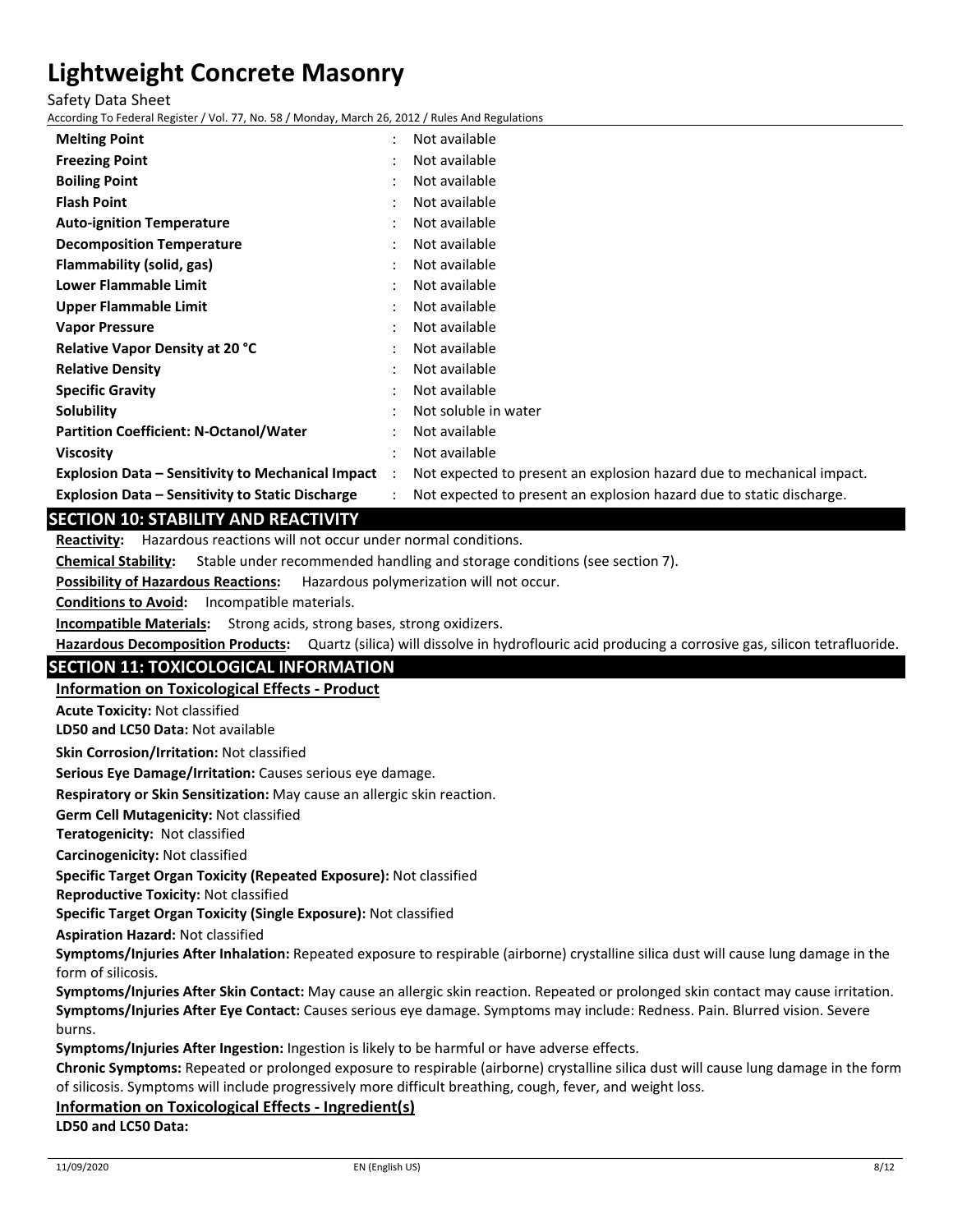Safety Data Sheet

According To Federal Register / Vol. 77, No. 58 / Monday, March 26, 2012 / Rules And Regulations

| Quartz (14808-60-7)                              |                                               |
|--------------------------------------------------|-----------------------------------------------|
| LD50 Oral Rat                                    | > 5000 mg/kg                                  |
| <b>LD50 Dermal Rat</b>                           | > 5000 mg/kg                                  |
| Silica, amorphous (7631-86-9)                    |                                               |
| LD50 Oral Rat                                    | > 5000 mg/kg                                  |
| <b>LD50 Dermal Rabbit</b>                        | > 2000 mg/kg                                  |
| <b>LC50 Inhalation Rat</b>                       | > 2.2 mg/l (Exposure time: 1 h)               |
| Aluminum oxide (1344-28-1)                       |                                               |
| LD50 Oral Rat                                    | > 15900 mg/kg                                 |
| <b>LC50 Inhalation Rat</b>                       | $> 2.3$ mg/l/4h                               |
| Iron oxide (Fe2O3) (1309-37-1)                   |                                               |
| LD50 Oral Rat                                    | $>10000$ mg/kg                                |
| Quartz (14808-60-7)                              |                                               |
| <b>IARC Group</b>                                | 1                                             |
| <b>National Toxicology Program (NTP) Status</b>  | Known Human Carcinogens.                      |
| <b>OSHA Hazard Communication Carcinogen List</b> | In OSHA Hazard Communication Carcinogen list. |
| Silica, amorphous (7631-86-9)                    |                                               |
| <b>IARC Group</b>                                | 3                                             |
| Iron oxide (Fe2O3) (1309-37-1)                   |                                               |
| <b>IARC Group</b>                                | 3                                             |
| $\sim$ $\sim$ $\sim$ $\sim$ $\sim$ $\sim$        |                                               |

### **SECTION 12: ECOLOGICAL INFORMATION**

**Toxicity No additional information available**

| Silica, amorphous (7631-86-9) |                                                                       |
|-------------------------------|-----------------------------------------------------------------------|
| LC50 Fish 1                   | 5000 mg/l (Exposure time: 96 h - Species: Brachydanio rerio [static]) |
| EC50 Daphnia 1                | 7600 mg/l (Exposure time: 48 h - Species: Ceriodaphnia dubia)         |
| Aluminum oxide (1344-28-1)    |                                                                       |
| LC50 Fish 1                   | $> 100$ mg/l                                                          |
| EC50 Daphnia 1                | $> 100$ mg/l                                                          |
| ErC50 (algae)                 | $> 100$ mg/l                                                          |
| <b>NOEC</b> (acute)           | $>$ 50 mg/l                                                           |
|                               |                                                                       |

**Persistence and Degradability** Not available

#### **Bioaccumulative Potential**

| <b>Silic</b><br>1-86-9)<br>. amorphous<br>1763 |                                            |
|------------------------------------------------|--------------------------------------------|
| <b>BCF Fi</b><br>` <sup>⊏</sup> ish ⊥          | expected)<br>$\sim$<br>tumulation<br>pioac |

**Mobility in Soil** Not available

**Other Adverse Effects**

**Other Information:** Avoid release to the environment.

### **SECTION 13: DISPOSAL CONSIDERATIONS**

**Waste Disposal Recommendations:** Dispose of waste material in accordance with all local, regional, national, provincial, territorial and international regulations.

**Ecology – Waste Materials:** Avoid release to the environment.

#### **SECTION 14: TRANSPORT INFORMATION**

| In Accordance with DOT  | Not regulated for transport |
|-------------------------|-----------------------------|
| In Accordance with IMDG | Not regulated for transport |
| In Accordance with IATA | Not regulated for transport |
| In Accordance with TDG  | Not regulated for transport |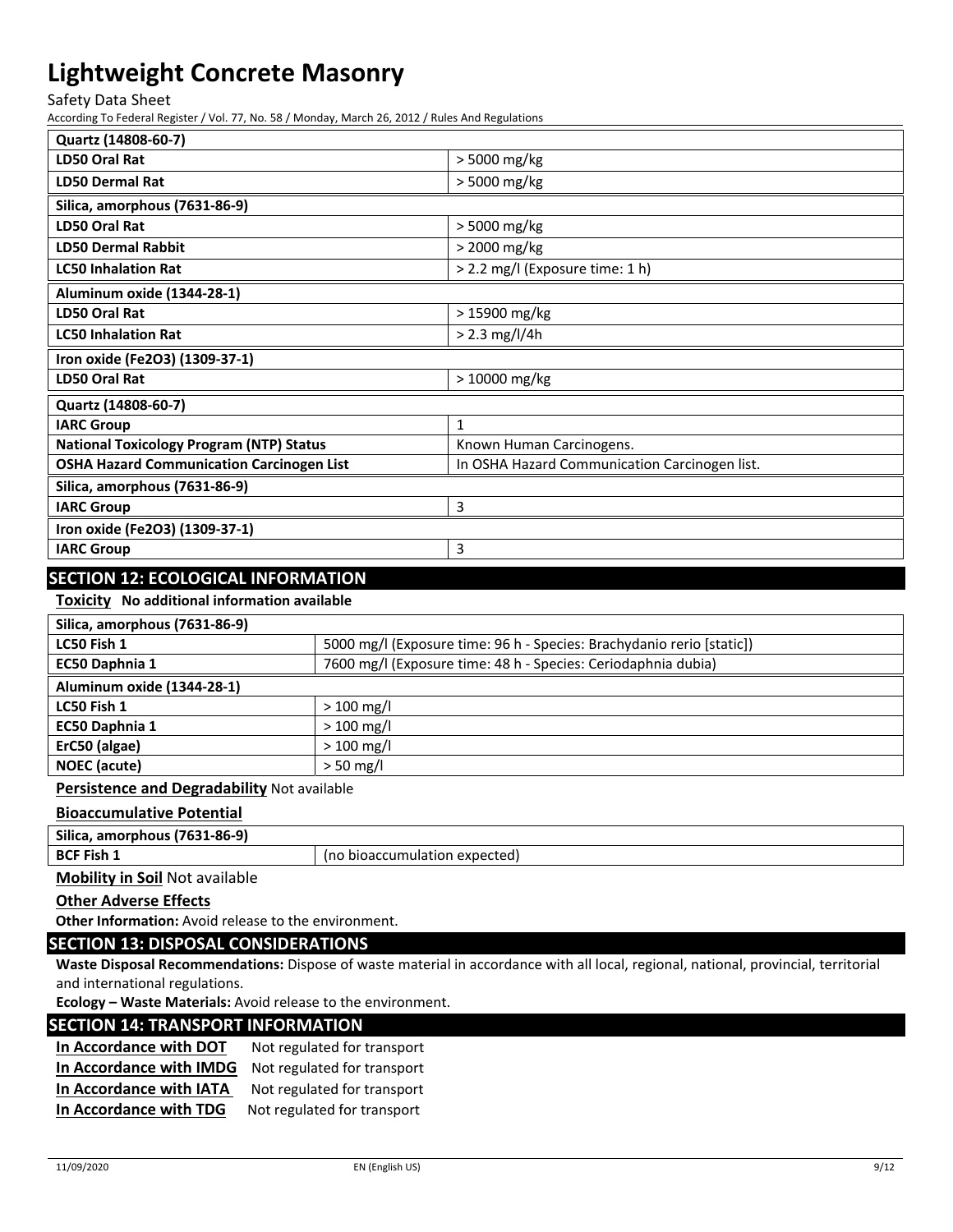Safety Data Sheet

According To Federal Register / Vol. 77, No. 58 / Monday, March 26, 2012 / Rules And Regulations

| <b>SECTION 15: REGULATORY INFORMATION</b>                                                               |                                                                                               |  |  |  |
|---------------------------------------------------------------------------------------------------------|-----------------------------------------------------------------------------------------------|--|--|--|
| <b>US Federal Regulations</b>                                                                           |                                                                                               |  |  |  |
| <b>Lightweight Concrete Masonry</b>                                                                     |                                                                                               |  |  |  |
| SARA Section 311/312 Hazard Classes                                                                     | Immediate (acute) health hazard                                                               |  |  |  |
|                                                                                                         | Delayed (chronic) health hazard                                                               |  |  |  |
| Limestone (1317-65-3)                                                                                   |                                                                                               |  |  |  |
| Listed on the United States TSCA (Toxic Substances Control Act) inventory                               |                                                                                               |  |  |  |
| Quartz (14808-60-7)                                                                                     |                                                                                               |  |  |  |
| Listed on the United States TSCA (Toxic Substances Control Act) inventory                               |                                                                                               |  |  |  |
| <b>SARA Section 311/312 Hazard Classes</b>                                                              | Immediate (acute) health hazard                                                               |  |  |  |
|                                                                                                         | Delayed (chronic) health hazard                                                               |  |  |  |
| Silica, amorphous (7631-86-9)                                                                           |                                                                                               |  |  |  |
| Listed on the United States TSCA (Toxic Substances Control Act) inventory                               |                                                                                               |  |  |  |
|                                                                                                         |                                                                                               |  |  |  |
| Aluminum oxide (1344-28-1)                                                                              |                                                                                               |  |  |  |
| Listed on the United States TSCA (Toxic Substances Control Act) inventory                               |                                                                                               |  |  |  |
| Listed on United States SARA Section 313                                                                |                                                                                               |  |  |  |
| <b>SARA Section 313 - Emission Reporting</b>                                                            | 1.0 % (fibrous forms)                                                                         |  |  |  |
| Cement, portland, chemicals (65997-15-1)                                                                |                                                                                               |  |  |  |
| Listed on the United States TSCA (Toxic Substances Control Act) inventory                               |                                                                                               |  |  |  |
| <b>SARA Section 311/312 Hazard Classes</b>                                                              | Immediate (acute) health hazard                                                               |  |  |  |
| Iron oxide (Fe2O3) (1309-37-1)                                                                          |                                                                                               |  |  |  |
| Listed on the United States TSCA (Toxic Substances Control Act) inventory                               |                                                                                               |  |  |  |
| Magnesium oxide (MgO) (1309-48-4)                                                                       |                                                                                               |  |  |  |
| Listed on the United States TSCA (Toxic Substances Control Act) inventory                               |                                                                                               |  |  |  |
| <b>US State Regulations</b>                                                                             |                                                                                               |  |  |  |
|                                                                                                         |                                                                                               |  |  |  |
|                                                                                                         |                                                                                               |  |  |  |
| Quartz (14808-60-7)                                                                                     |                                                                                               |  |  |  |
| U.S. - California - Proposition 65 - Carcinogens List                                                   | WARNING: This product contains chemicals known to the State of<br>California to cause cancer. |  |  |  |
|                                                                                                         |                                                                                               |  |  |  |
| Limestone (1317-65-3)                                                                                   |                                                                                               |  |  |  |
| U.S. - Massachusetts - Right To Know List                                                               |                                                                                               |  |  |  |
| U.S. - New Jersey - Right to Know Hazardous Substance List                                              |                                                                                               |  |  |  |
| U.S. - Pennsylvania - RTK (Right to Know) List                                                          |                                                                                               |  |  |  |
| Quartz (14808-60-7)                                                                                     |                                                                                               |  |  |  |
| U.S. - Massachusetts - Right To Know List                                                               |                                                                                               |  |  |  |
| U.S. - New Jersey - Right to Know Hazardous Substance List                                              |                                                                                               |  |  |  |
| U.S. - Pennsylvania - RTK (Right to Know) List                                                          |                                                                                               |  |  |  |
| Silica, amorphous (7631-86-9)                                                                           |                                                                                               |  |  |  |
| U.S. - Massachusetts - Right To Know List                                                               |                                                                                               |  |  |  |
| U.S. - New Jersey - Right to Know Hazardous Substance List                                              |                                                                                               |  |  |  |
| U.S. - Pennsylvania - RTK (Right to Know) List                                                          |                                                                                               |  |  |  |
| Aluminum oxide (1344-28-1)                                                                              |                                                                                               |  |  |  |
| U.S. - Massachusetts - Right To Know List                                                               |                                                                                               |  |  |  |
| U.S. - New Jersey - Right to Know Hazardous Substance List                                              |                                                                                               |  |  |  |
| U.S. - Pennsylvania - RTK (Right to Know) - Environmental Hazard List                                   |                                                                                               |  |  |  |
| U.S. - Pennsylvania - RTK (Right to Know) List                                                          |                                                                                               |  |  |  |
| Cement, portland, chemicals (65997-15-1)                                                                |                                                                                               |  |  |  |
| U.S. - Massachusetts - Right To Know List<br>U.S. - New Jersey - Right to Know Hazardous Substance List |                                                                                               |  |  |  |

U.S. ‐ Pennsylvania ‐ RTK (Right to Know) List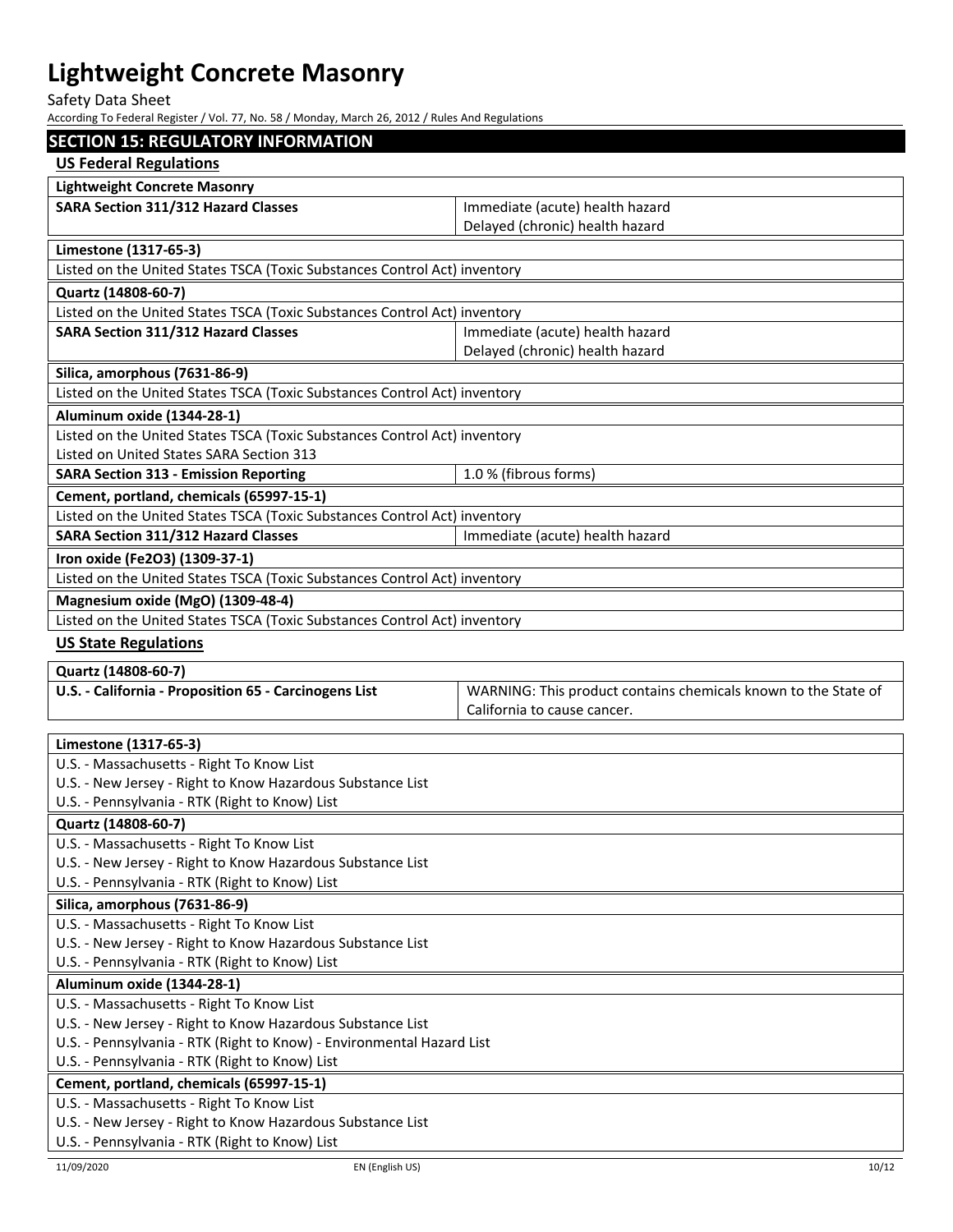#### Safety Data Sheet

According To Federal Register / Vol. 77, No. 58 / Monday, March 26, 2012 / Rules And Regulations

## **Iron oxide (Fe2O3) (1309‐37‐1)**

- U.S. ‐ Massachusetts ‐ Right To Know List
- U.S. ‐ New Jersey ‐ Right to Know Hazardous Substance List
- U.S. ‐ Pennsylvania ‐ RTK (Right to Know) List

#### **Magnesium oxide (MgO) (1309‐48‐4)**

U.S. ‐ Massachusetts ‐ Right To Know List

U.S. ‐ New Jersey ‐ Right to Know Hazardous Substance List

U.S. ‐ Pennsylvania ‐ RTK (Right to Know) List

### **Canadian Regulations**

| <b>Lightweight Concrete Masonry</b>                     |                                                                                                               |  |  |  |
|---------------------------------------------------------|---------------------------------------------------------------------------------------------------------------|--|--|--|
| <b>WHMIS Classification</b>                             | Class D Division 2 Subdivision A - Very toxic material causing other toxic effects                            |  |  |  |
|                                                         | Class D Division 2 Subdivision B - Toxic material causing other toxic effects                                 |  |  |  |
|                                                         |                                                                                                               |  |  |  |
| Limestone (1317-65-3)                                   |                                                                                                               |  |  |  |
|                                                         | Listed on the Canadian NDSL (Non-Domestic Substances List)                                                    |  |  |  |
| <b>WHMIS Classification</b>                             | Uncontrolled product according to WHMIS classification criteria                                               |  |  |  |
| Expanded Shale, lightweight aggregate (68513-92-8)      |                                                                                                               |  |  |  |
| <b>WHMIS Classification</b>                             | Uncontrolled product according to WHMIS classification criteria                                               |  |  |  |
| Quartz (14808-60-7)                                     |                                                                                                               |  |  |  |
| Listed on the Canadian DSL (Domestic Substances List)   |                                                                                                               |  |  |  |
| Listed on the Canadian IDL (Ingredient Disclosure List) |                                                                                                               |  |  |  |
| <b>IDL Concentration 1%</b>                             |                                                                                                               |  |  |  |
| <b>WHMIS Classification</b>                             | Class D Division 2 Subdivision A - Very toxic material causing other toxic effects                            |  |  |  |
|                                                         | Class D Division 2 Subdivision B - Toxic material causing other toxic effects                                 |  |  |  |
| Silica, amorphous (7631-86-9)                           |                                                                                                               |  |  |  |
| Listed on the Canadian DSL (Domestic Substances List)   |                                                                                                               |  |  |  |
| Listed on the Canadian IDL (Ingredient Disclosure List) |                                                                                                               |  |  |  |
| IDL Concentration 1%<br><b>WHMIS Classification</b>     |                                                                                                               |  |  |  |
|                                                         | Uncontrolled product according to WHMIS classification criteria                                               |  |  |  |
| Aluminum oxide (1344-28-1)                              |                                                                                                               |  |  |  |
| Listed on the Canadian DSL (Domestic Substances List)   |                                                                                                               |  |  |  |
| Listed on the Canadian IDL (Ingredient Disclosure List) |                                                                                                               |  |  |  |
| <b>IDL Concentration 1%</b>                             |                                                                                                               |  |  |  |
| <b>WHMIS Classification</b>                             | Uncontrolled product according to WHMIS classification criteria                                               |  |  |  |
| Cement, portland, chemicals (65997-15-1)                |                                                                                                               |  |  |  |
| Listed on the Canadian DSL (Domestic Substances List)   |                                                                                                               |  |  |  |
| Listed on the Canadian IDL (Ingredient Disclosure List) |                                                                                                               |  |  |  |
| <b>WHMIS Classification</b>                             | Class E - Corrosive Material<br>Class D Division 2 Subdivision B - Toxic material causing other toxic effects |  |  |  |
| Iron oxide (Fe2O3) (1309-37-1)                          |                                                                                                               |  |  |  |
| Listed on the Canadian DSL (Domestic Substances List)   |                                                                                                               |  |  |  |
| Listed on the Canadian IDL (Ingredient Disclosure List) |                                                                                                               |  |  |  |
| <b>IDL Concentration 1%</b>                             |                                                                                                               |  |  |  |
| <b>WHMIS Classification</b>                             | Uncontrolled product according to WHMIS classification criteria                                               |  |  |  |
| Magnesium oxide (MgO) (1309-48-4)                       |                                                                                                               |  |  |  |
| Listed on the Canadian DSL (Domestic Substances List)   |                                                                                                               |  |  |  |
|                                                         |                                                                                                               |  |  |  |